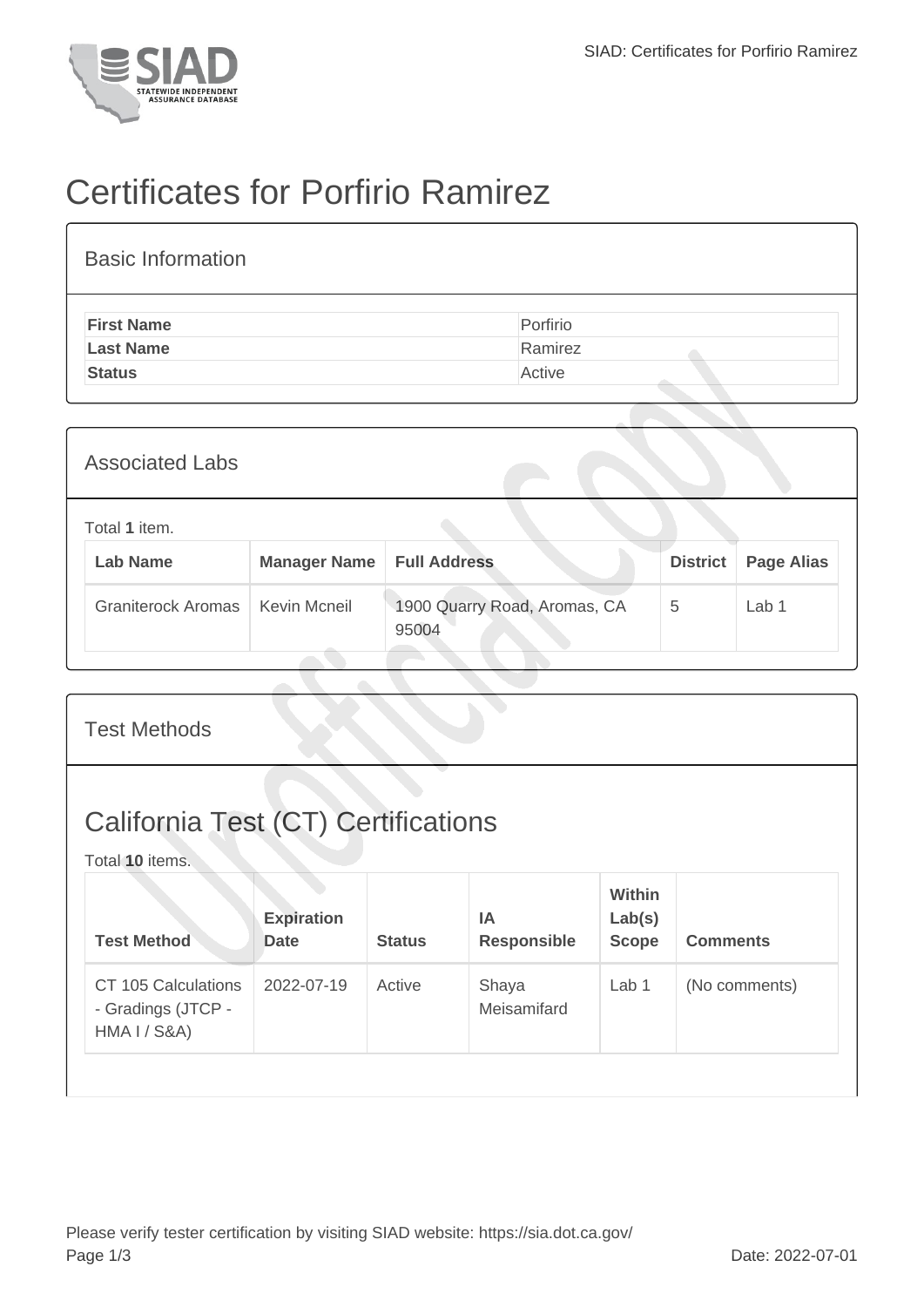

| <b>Test Method</b>                                                                         | <b>Expiration</b><br><b>Date</b> | <b>Status</b> | IA<br><b>Responsible</b> | Within<br>Lab(s)<br><b>Scope</b> | <b>Comments</b>                                                                                                         |
|--------------------------------------------------------------------------------------------|----------------------------------|---------------|--------------------------|----------------------------------|-------------------------------------------------------------------------------------------------------------------------|
| <b>CT 125 AGG</b><br>Sampling -<br><b>AGGREGATES</b><br>(JTCP - HMA I /<br><b>S&amp;A)</b> | 2022-07-19                       | Active        | Shaya<br>Meisamifard     | Lab 1                            | (No comments)                                                                                                           |
| CT 201 Sample<br>Preparation - Soil<br>and Aggregates<br>$(JTCP - S&A)$                    | 2022-07-19                       | Active        | Shaya<br>Meisamifard     | Lab <sub>1</sub>                 | (No comments)                                                                                                           |
| CT 202 Sieve<br>analysis - Fine and<br>Coarse Aggregates<br>$(JTCP - S&A)$                 | 2022-07-19                       | Active        | Shaya<br>Meisamifard     | Lab <sub>1</sub>                 | (No comments)                                                                                                           |
| CT 205 Percent<br><b>Crushed Particles</b><br>$(JTCP - S&A)$                               | 2022-07-19                       | Active        | Shaya<br>Meisamifard     | Lab 1                            | (No comments)                                                                                                           |
| CT 216 Relative<br>Compaction - Soils<br>and Aggregates<br>$(JTCP - S&A)$                  | 2022-07-19                       | Active        | Shaya<br>Meisamifard     | Lab <sub>1</sub>                 | (No comments)                                                                                                           |
| CT 217 Sand<br>Equivalent (JTCP -<br><b>S&amp;A)</b>                                       | 2022-07-19                       | Suspended     | Husam<br>Makhoul         | Lab 1                            | CSP suspension<br>on 06/06/2022 for<br>nonparticipation.<br>Contact<br>CSP@dot.ca.gov<br>for unsuspension<br>directions |